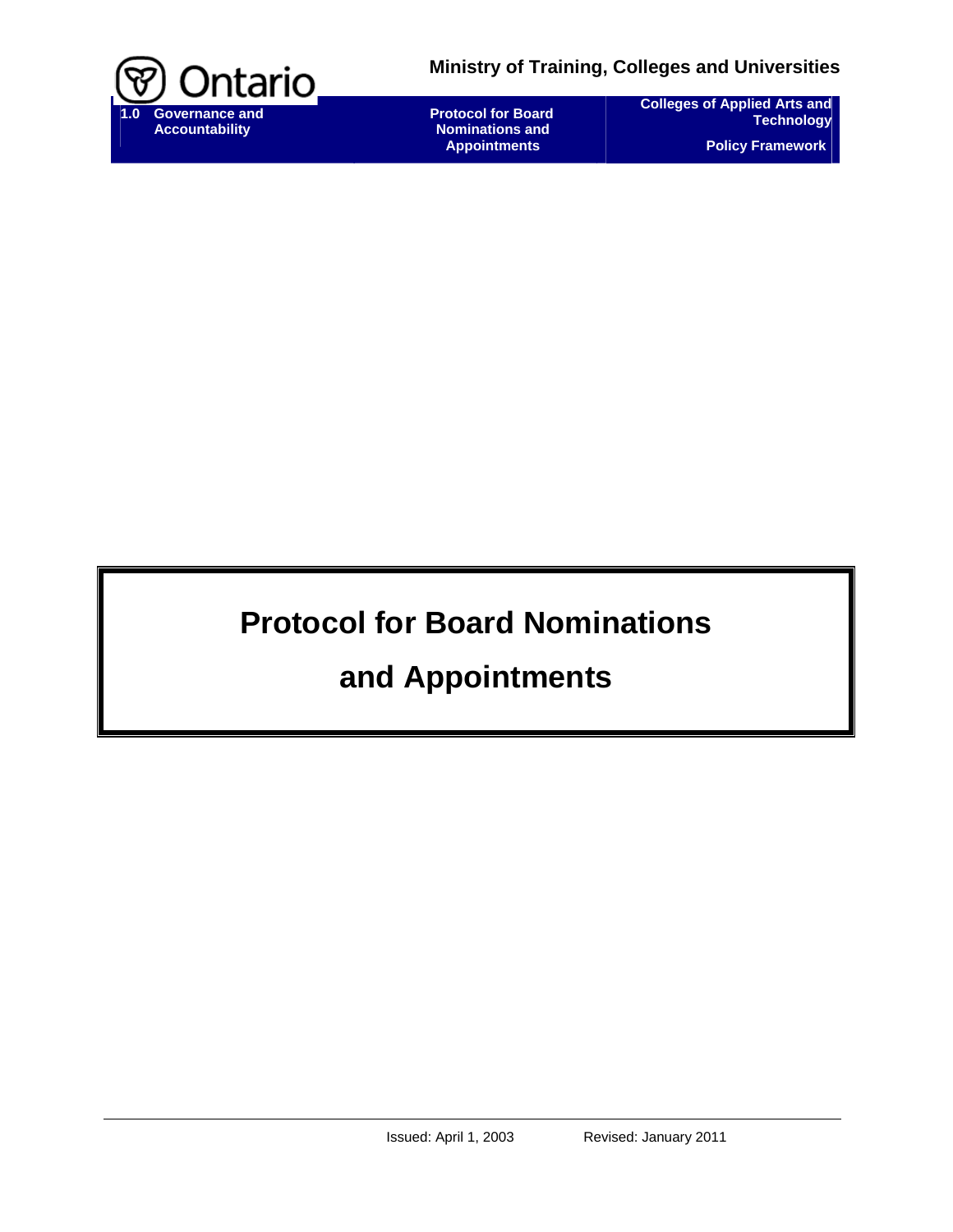

## **TABLE OF CONTENTS**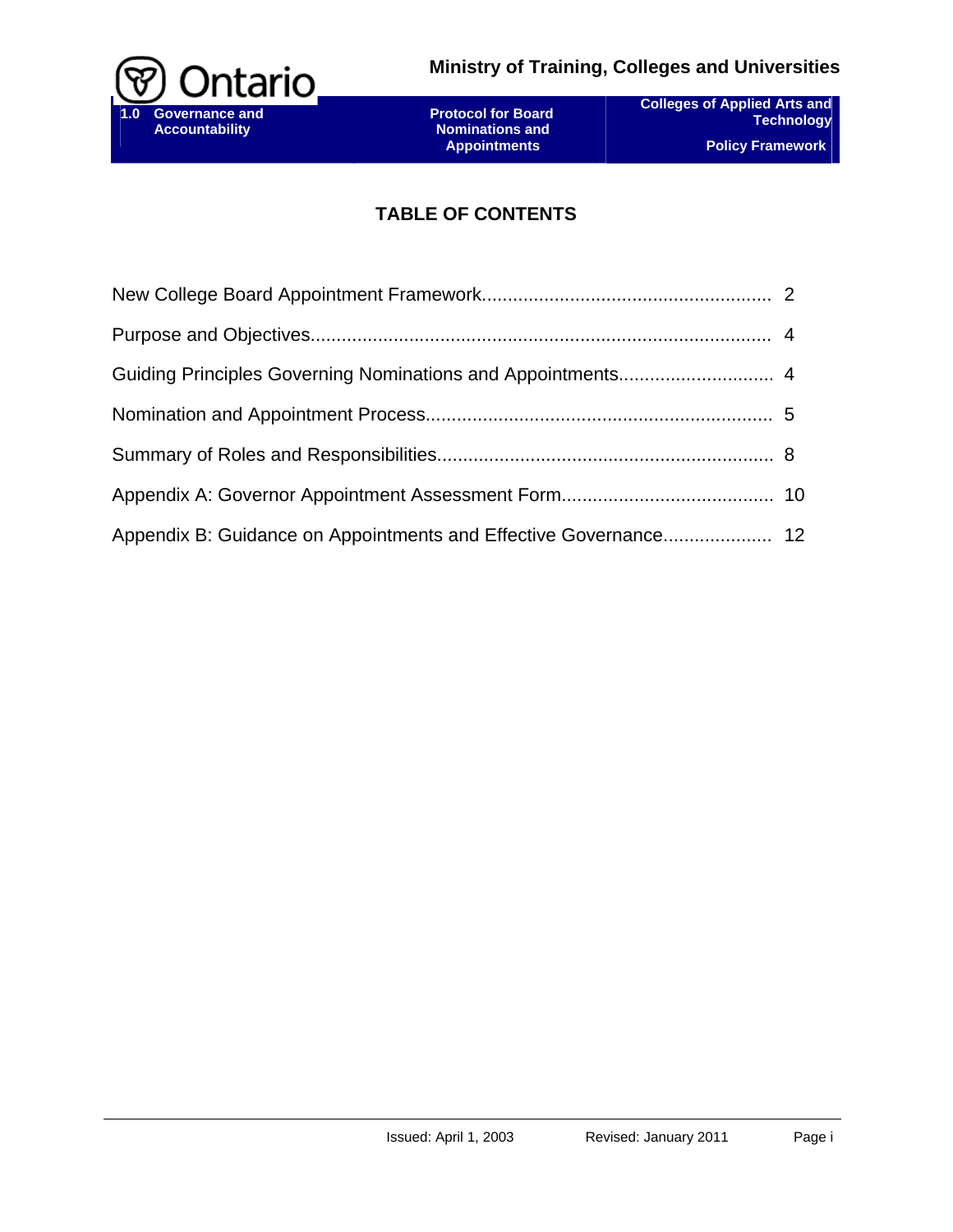

**Colleges of Applied Arts and Technology Policy Framework** 

## **New College Board Appointment Framework**

The governance framework for Ontario's 24 colleges is established by the *[Ontario](http://www.e-laws.gov.on.ca/html/statutes/english/elaws_statutes_02o08f_e.htm)  [Colleges of Applied Arts and Technology Act, 2002](http://www.e-laws.gov.on.ca/html/statutes/english/elaws_statutes_02o08f_e.htm)* (the OCAAT Act) and [Ontario](http://www.e-laws.gov.on.ca/html/regs/english/elaws_regs_030034_e.htm)  [Regulation 34/03](http://www.e-laws.gov.on.ca/html/regs/english/elaws_regs_030034_e.htm) made under the Act. This legislation sets out the mandate of colleges, the composition and role of their boards of governors, board public accountability, reporting and financial requirements, and directive and oversight powers of the Minister of Training, Colleges and Universities.

Amendments to [Ontario Regulation 34/03](http://www.e-laws.gov.on.ca/html/regs/english/elaws_regs_030034_e.htm) came into force October 1, 2010. The amended Regulation establishes the following requirements regarding appointments to college boards of governors.

Subsection 4(1) of [O. Reg. 34/03](http://www.e-laws.gov.on.ca/DBLaws/Regs/English/030034_e.htm) provides that each college board of governors shall be composed of:

(a) an even number of members, as established by the by-laws of the board of governors, of not less than 12 and not more than 20 members, appointed in accordance with subsection 4(2);

(b) the president by virtue of office, as a voting member; and

(c) one student, one academic staff member, one administrative staff member, and one support staff member, each of whom shall be elected by the students or by the relevant staff group.

Members falling under clause 4(1)(a) are referred to in this document as "external" members; members under clauses 4(1)(b) and (c) as "internal" members.

Pursuant to paragraph 1 of subsection 4(2), the Lieutenant Governor in Council (LGIC) shall appoint not less than four and not more than seven members of the board of governors of a college, as follows:

i. If, under the board's by-laws, the total number of members to be appointed under clause (1) (a) is 12, four of the members shall be appointed by the LGIC..

ii. If, under the board's by-laws, the total number of members appointed under clause (1) (a) is established at 14 or 16, five of the members shall be appointed by the LGIC.

iii. If, under the board's by-laws, the total number of members appointed under clause (1) (a) is established at 18, six of the members shall be appointed by the LGIC.

iv. If, under the board's by-laws, the total number of members appointed under clause (1) (a) is established at 20, seven of the members shall be appointed by the LGIC.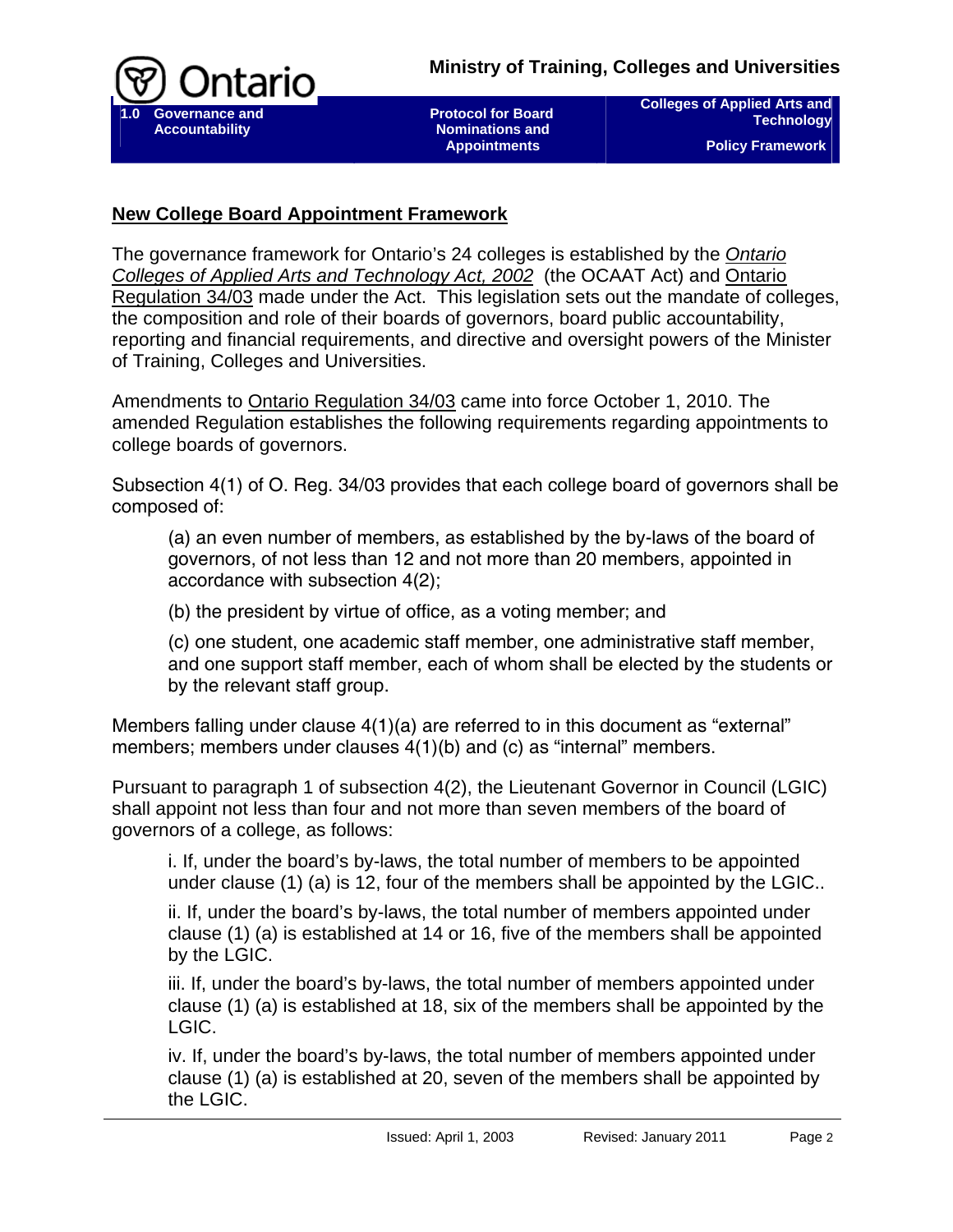

 **Protocol for Board Nominations and Appointments** 

**Colleges of Applied Arts and Technology Policy Framework** 

The remaining external members of the board shall be appointed by the members of the board holding office at the time of the appointment subject to the limit that a board member cannot vote on a renewal or extension of his or her own appointment.

Each board of governors will establish by-laws that set out, *inter alia,* the total number of external governors to be appointed.

Subsection 4(10) of [O. Reg. 34/03](http://www.e-laws.gov.on.ca/DBLaws/Regs/English/030034_e.htm) addresses the transition from existing boards to the new appointment process. For the purposes of the first appointments to be made to a board of governors on and after October 1, 2010, the following rules apply until such time as all members of the board have been appointed in accordance with subsection 4(2):

1. As the terms of appointment of members appointed before October 1, 2010 expire, the first appointment to replace a member shall be made by the Lieutenant Governor in Council under paragraph 1 of subsection (2) and the second appointment to replace a member shall be made by existing board members under paragraph 2 of subsection (2).

2. Successive appointments shall be made alternatively under paragraph 1 of subsection (2) and then under paragraph 2 of subsection (2) until the requisite number of members have been appointed by the Lieutenant Governor in Council under paragraph 1 of subsection (2).

3. The remaining appointments to replace members appointed before October 1, 2010 shall be made by existing board members under paragraph 2 of subsection (2) until the requisite number of members have been appointed in accordance with that paragraph.

Section 6 of O. Reg. 34 /03 requires a board of governors to set out in by-law the reasons for removing a member, other than the president and members appointed by the LGIC, from the board and the procedure that is to be followed in removing such a member.

With respect to members appointed by the LGIC, if a board of governors believes there are reasons justifying the removal of the member from the board, the board may set those reasons out in writing to the Minister with a request the Minister refer the request to the LGIC.

The Minister has the power to intervene in the affairs of the college and can take actions such as removing members of the board or appointing a person to administer the affairs of a college (Section 5 of the OCAAT Act and section 15 of O. Reg. 34 /03).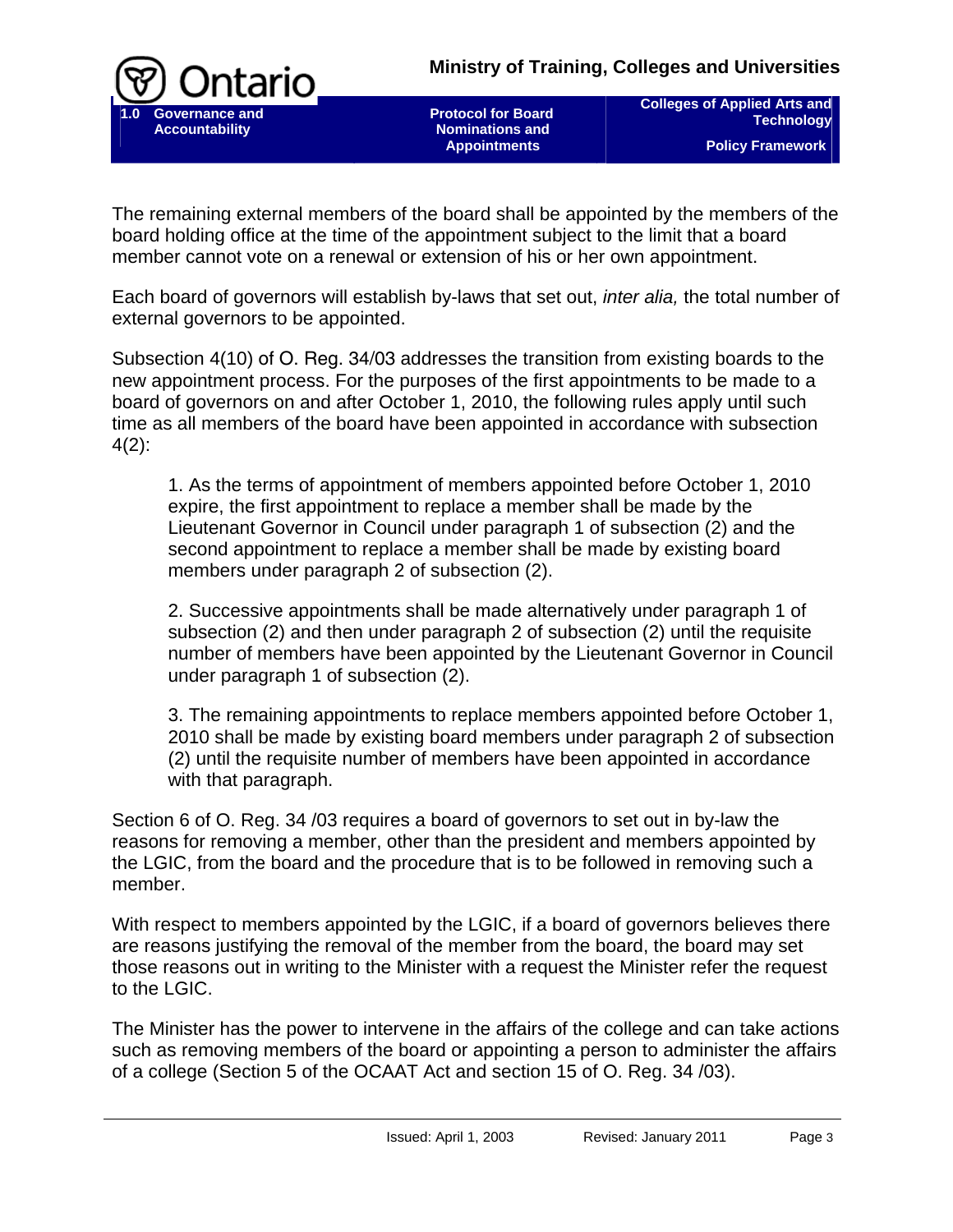

**Colleges of Applied Arts and Technology Policy Framework** 

## **Purpose and Objectives**

The board of governors oversees the direction and management of a college so that it carries out its mandate and objectives effectively. Under the OCAAT Act, the objects of the colleges are to offer a comprehensive program of career-oriented, postsecondary education and training to assist individuals in finding and keeping employment, to meet the needs of employers and the changing work environment, and to support the economic and social development of their local and diverse communities.

This protocol for the nomination and appointment process is intended to support the board of governors in meeting its obligations to students and employers in Ontario and as specified under the Act.

In appointing their non LGIC-appointed external board members, colleges are expected to observe the principles outlined in this protocol. Colleges are also encouraged to consider the best practices described in appendix B, as may be appropriate for the individual college.

In submitting nominees for the LGIC appointments, colleges are expected to observe the principles as well as the nomination and appointment process for board appointees set out in this protocol.

## **Guiding Principles Governing Nominations and Appointments**

The single, overriding principle for nominations and appointments is that all board appointments and nominees for LGIC appointment are **merit based and** only qualified and experienced individuals with the necessary skills and knowledge will be considered for nomination. With merit as a precondition, other criteria then come into play.

Nominations and appointments will reflect **diversity** in the range of relevant background, experience, and professional skills. The dimensions of diversity include, but are not limited to, age, gender, race, ethnicity, physical and intellectual ability, religion, sexual orientation, educational background, and expertise. Each college will seek a range of relevant backgrounds for candidates that support the strategic directions of that college and complement the board composition in terms of representing a broad cross-section of the community that the college serves.

Nominations and appointments will support the **strategic directions** of the individual college. The strategic directions will be important factors in determining the necessary skills and knowledge for board candidates. Candidates can be drawn from anywhere in Ontario, Canada, and even North America. There are no limitations of geographic catchment areas, bearing in mind, however, the availability of the members to attend board meetings and undertake board responsibilities. These necessary skills and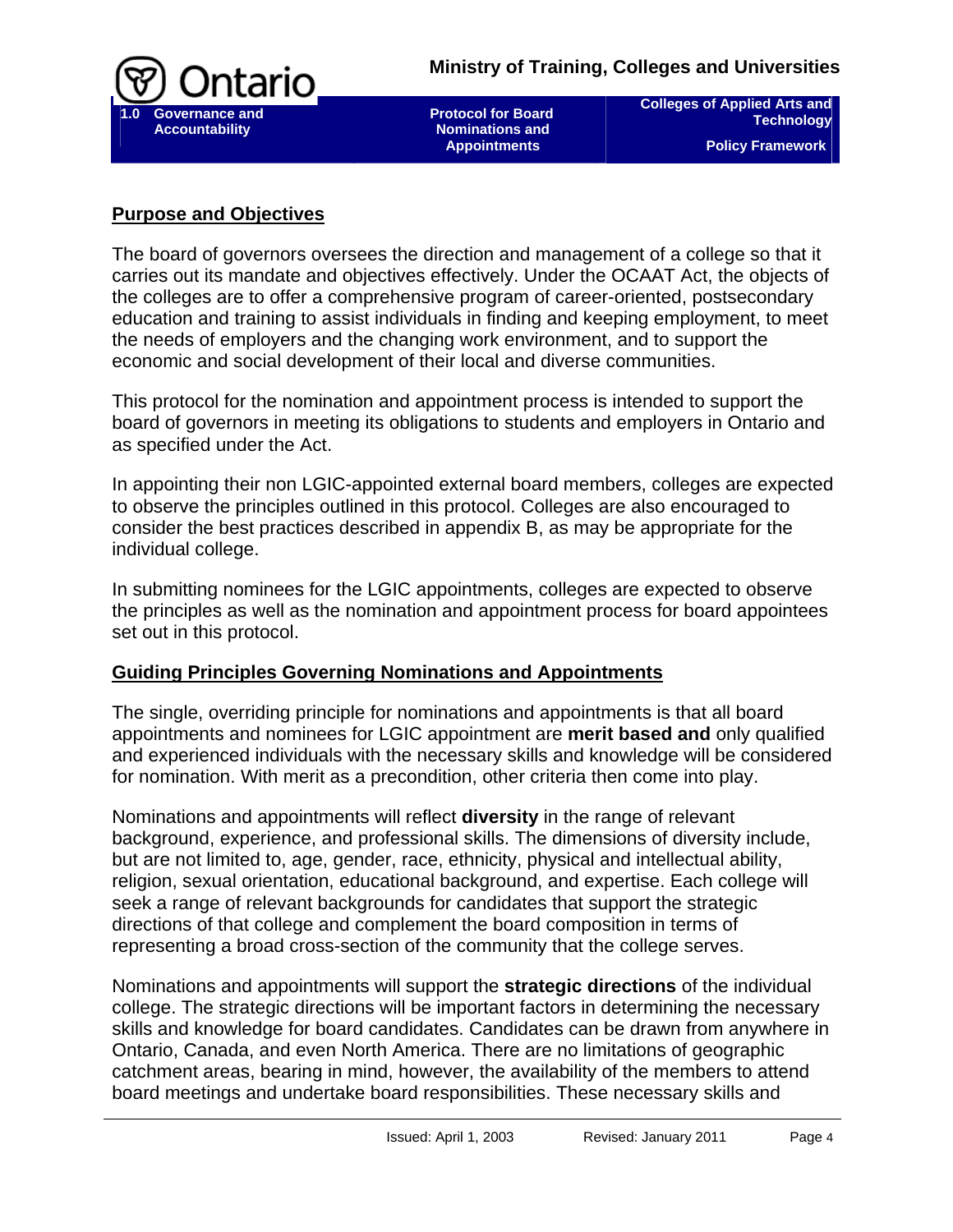

 **Protocol for Board Nominations and Appointments** 

**Colleges of Applied Arts and Technology Policy Framework** 

knowledge will be outlined in a board-created profile. Such profile will include a skills matrix that can be used by the board to assess the abilities and qualities of potential nominees against the needs of the college, thus facilitating the appointment of members who can best serve the college and the community in which the college operates.

Nominations and appointments will be guided by **probity.** Individuals will understand that their responsibilities as a candidate for governor mean a commitment to the principles and values of public service and the success of the college, and to acting collectively with the board and not representing constituent interests. Individuals are to be free from conflict of interest.

The nomination and appointment process is to be **open** and **transparent** to the college community and to the broader community that the college serves. To achieve this, colleges will advertise vacancies and interview all reasonable candidates to determine the level of their commitment, their understanding of the responsibilities and requirements of being a college governor and their integrity. Colleges will put forward as nominees those candidates whose skill sets meet the needs and strategic directions of the college. Appointment decisions are made in a timely way to ensure the continuity and effective practices of the board.

College boards of governors should strive to fill vacancies as they arise in order to support effective governance. Carrying vacancies, whether they are to be filled by LGIC appointees or by members appointed by the board itself, is not encouraged.

#### **Nomination and Appointment Process**

Effective October 1, 2010 college boards directly appoint two-thirds of their external board members. The remaining one-third of external members are appointed by the LGIC. LGIC appointments are made by Order-in-Council. The administrative screening and processing of LGIC nominations and appointments is conducted by the government Public Appointments Secretariat (PAS).

The following process should be used by boards submitting nominations for LGIC appointed board members.

## **A) Recruitment and Submission of Nominees for LGIC Appointment**

The board recruitment of potential nominees for LGIC appointment is expected to follow the same processes that are used in the recruitment of potential members to be appointed by the boards themselves.

Colleges are expected to advertise board vacancies on their websites. Other media may be used as appropriate to promote a broadly inclusive and transparent recruitment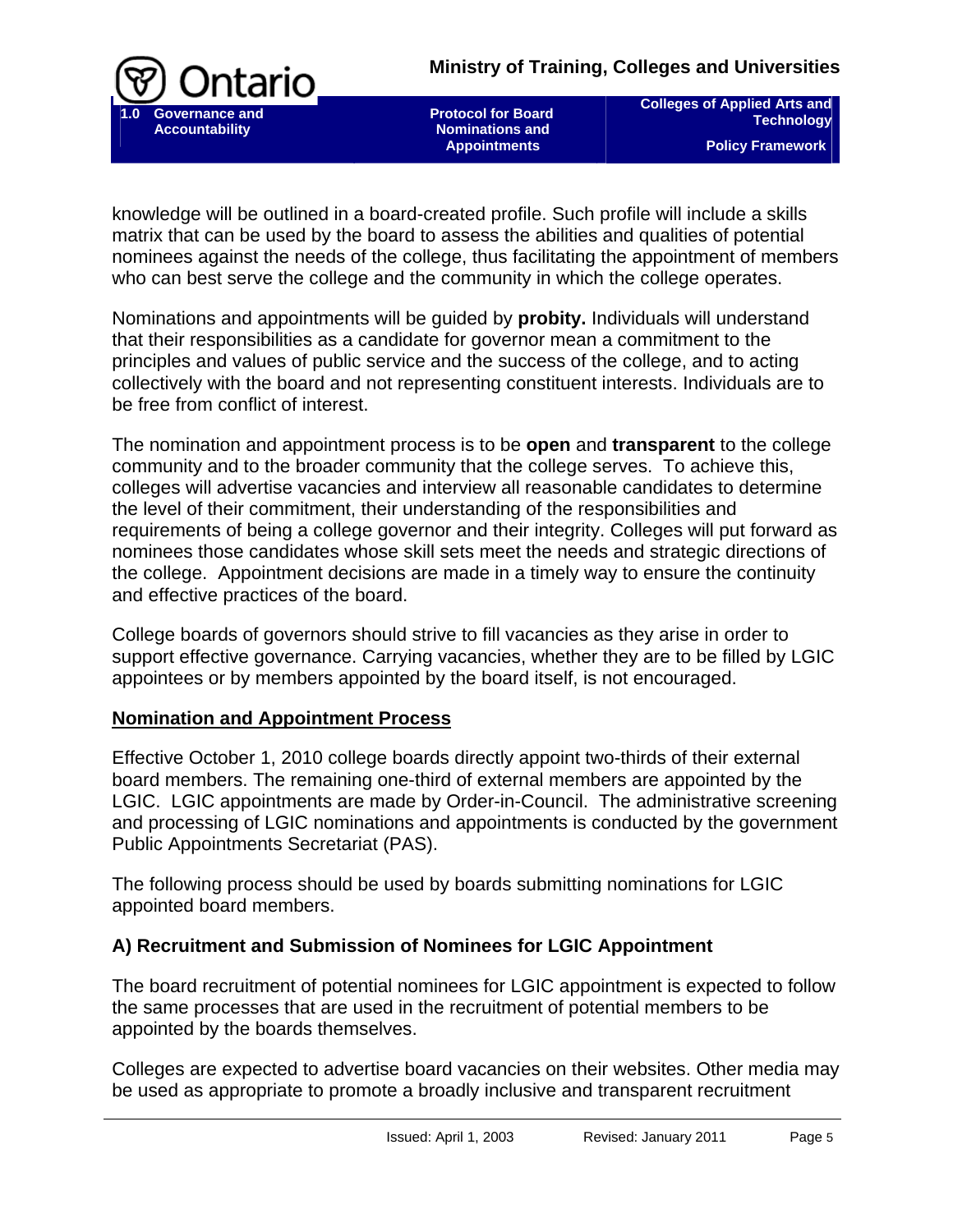

 **Protocol for Board Nominations and Appointments** 

**Colleges of Applied Arts and Technology Policy Framework** 

process. College boards should contact potential board members to gauge their interest in, and commitment to, the role of college board governor. College boards are to interview short-listed potential nominees.

Short-listed potential nominees should be told that if they are selected for appointment their name, qualifications and/or application form will be submitted to the Standing Committee on Government Agencies for review and may result in an appearance before the committee. Potential nominees should also be informed that upon appointment they ay be required to take an Oath of Office and Oath of Allegiance in accordance with the *Public Service of Ontario Act, 2006*.

For each vacancy to be filled by a LGIC appointee (including reappointments), colleges are expected to put forward up to 3 nominees. The following documentation should be submitted for each nominee to the Manager of the Colleges Unit of the Ministry:

- PAS Application for Appointment to Agencies, Boards and Commissions form, completed and signed by the nominee;
- PAS Personal & Conflict of Interest Disclosure Statement, parts 1 and 2, completed according to the instructions on the form;
- Governor Appointment Assessment form, signed by the college President or Board Chair;
- Nominee Resume; and,
- Board Skills Matrix/Profile, showing where the nominee fits.

Completed and signed original copies of the forms are to be sent to the Manager of the Colleges Unit of the Ministry along with the nominee's resume and the board skills matrix. Ministry staff will ensure that all required information is complete and will forward the required documentation to the PAS.

Members of the public may also submit their names for consideration directly through the PAS. The Minister will recommend candidates to Cabinet for LGIC appointment from among those nominated by college boards and those submitted directly to the PAS. Nominees recommended by Cabinet for LGIC appointment may be called before the Standing Committee on Government Agencies.

## **B) Notification of Appointees**

Following Cabinet approval of candidates for LGIC appointment, the Ministry will notify potential appointees that their qualifications are being sent to the Standing Committee on Government Agencies.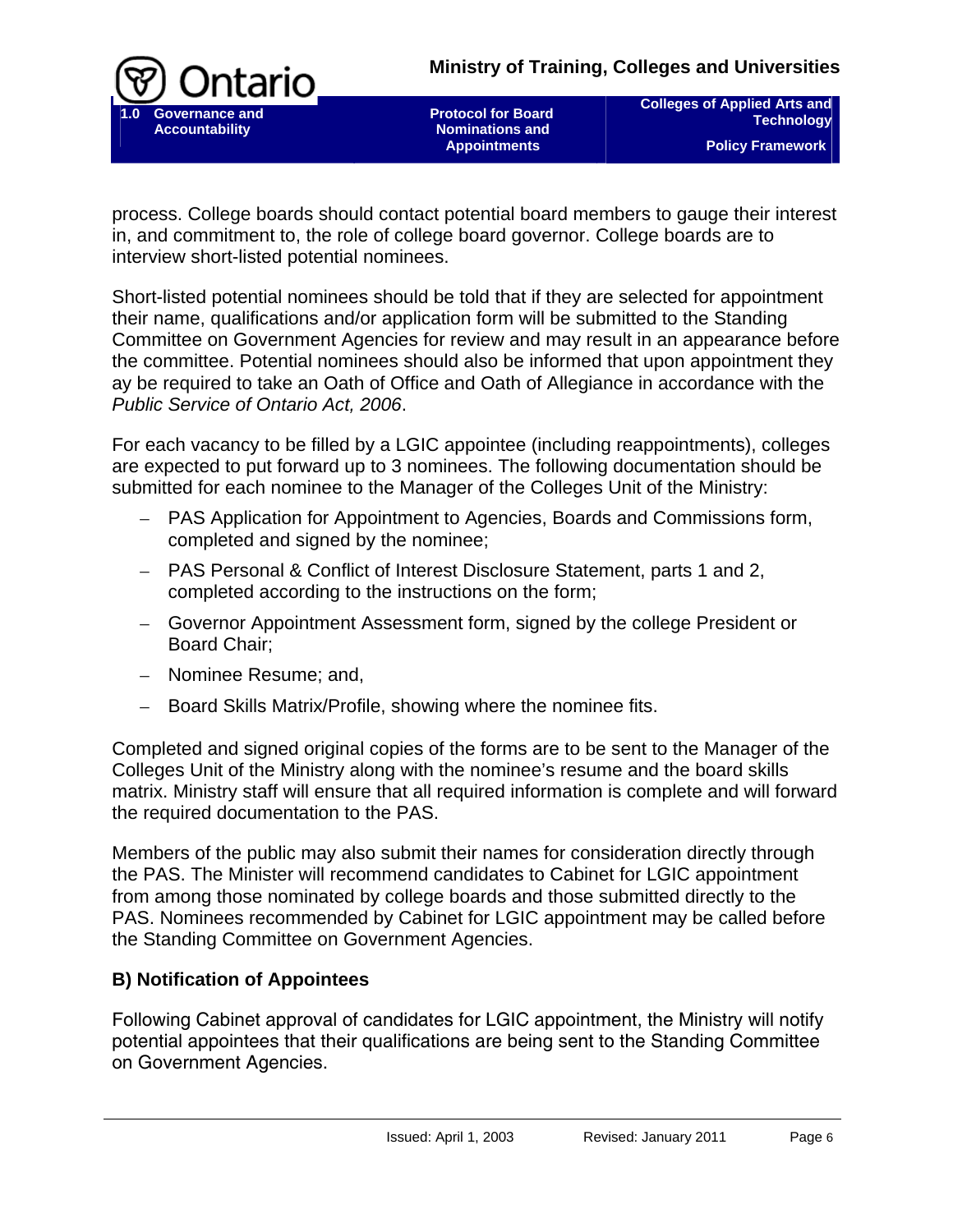

 **Protocol for Board Nominations and Appointments** 

**Colleges of Applied Arts and Technology Policy Framework** 

Once the Ministry receives confirmation that the LGIC has signed the OIC for a new nominee, the Ministry notifies the college of the results with an informal call from a senior Ministry official.

Based on the Ministry phone call, colleges may notify successful nominees and commence arrangements for orientation and training.

New appointees will be officially informed of their appointment via a letter from the Minister with a copy to the college president and the board chair.

Applicants who are not selected for appointment are notified by the colleges themselves unless they are nominees submitted directly to the PAS.

## **C) Appointment Forms**

To assist the Ministry and the Public Appointments Secretariat in carrying out their administrative responsibilities with respect to the LGIC appointment process, college boards are to arrange for nominees to complete the following forms, and shall submit them to the Ministry:

- **PAS Application for Appointment to Agencies, Boards and Commissions <http://www.pas.gov.on.ca/Docs/ApplicationForm.doc>**
- **Personal & Conflict of Interest Disclosure Statement [http://www.pas.gov.on.ca/Docs/COI\\_ENG.pdf](http://www.pas.gov.on.ca/Docs/COI_ENG.pdf)**

The Personal & Conflict of Interest Disclosure Statement has two parts that must be completed according to the instructions on the form. Part 1 is to be completed and signed by the nominee. Part 2 requires the nominee to have two pieces of identification certified by an authorized official. Part 2 should be completed and signed by the nominee and the authorized official, then sealed in an envelope marked PAS and attached to part 1. Both parts should be sent to the Ministry along with the rest of the nomination documentation.

The college board shall complete and submit the following form:

• **Governor Appointment Assessment Form**  see appendix A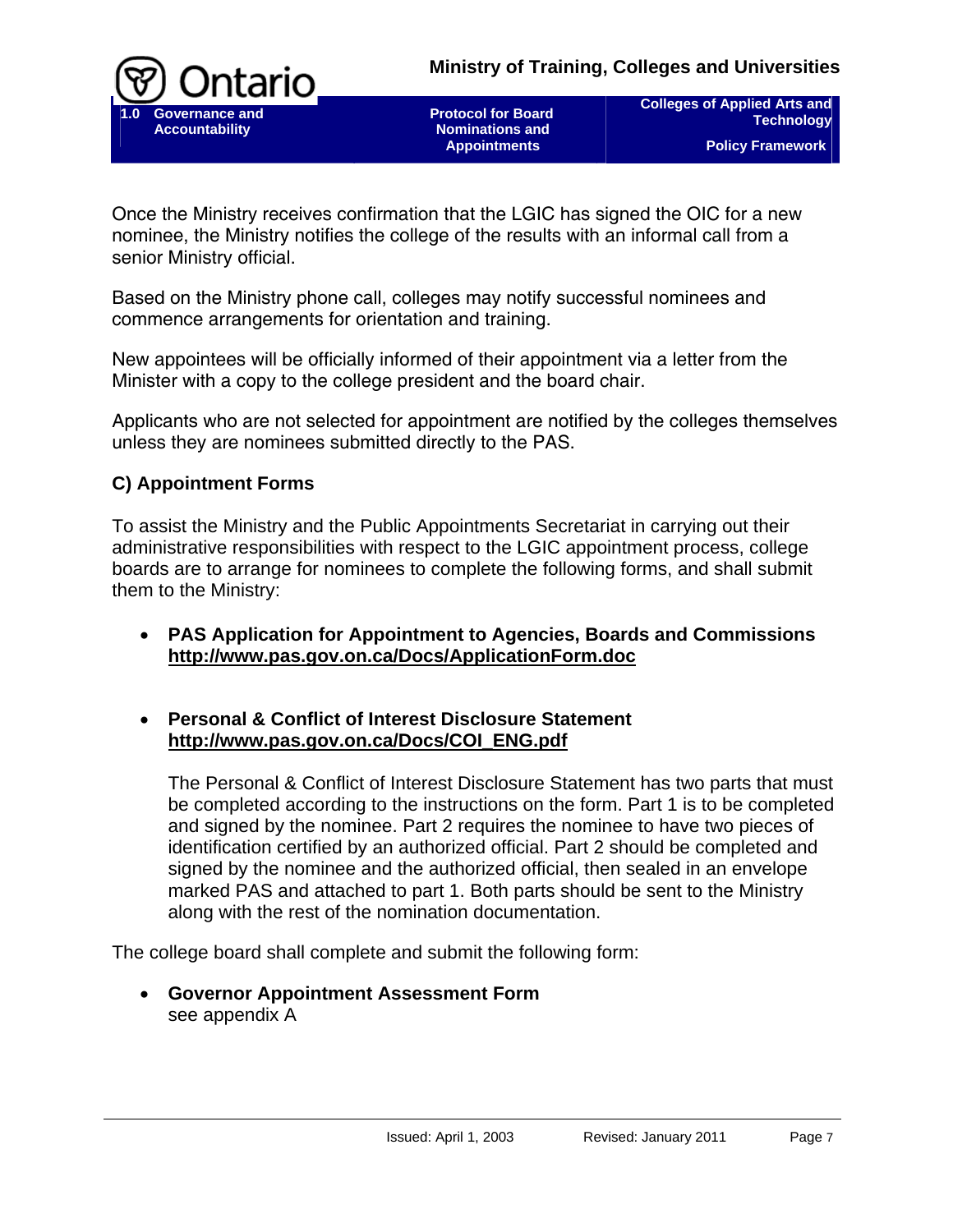

**Colleges of Applied Arts and Technology Policy Framework** 

## **Summary of Roles and Responsibilities**

## **Ministry**

In the nomination and appointment of external college board members, the Ministry has the following responsibilities:

- Liaise with the Public Appointments Secretariat (PAS) with respect to Lieutenant Governor in Council (LGIC) appointments to college boards.
- Review the documentation received for each board nominee to ensure that all the required information is complete, and forward the required documentation to the PAS.
- Notify colleges of new LGIC appointments.

## **Colleges**

In the nomination and appointment of external college board members, the boards of governors have the following responsibilities:

- Establish a clear statement on the roles and responsibilities of the board overall, board chair, board treasurer, board secretary (if applicable) and/or committee chairs
- Establish the board profile to support strategic directions
- Develop and adhere to a skills matrix for assessing potential board candidates
- Establish a systematic approach to nominations, such as through an executive or a nominating committee
- Provide public access to information on recruitment and selection processes and availability of board vacancies
- Adopt the principles of merit, diversity, and probity in the recruitment process
- Promote a nomination and appointment process characterized by openness and transparency
- Adopt best practices in the recruitment, selection, and nomination of candidates
- Ensure that new members participate in the Colleges Ontario orientation sessions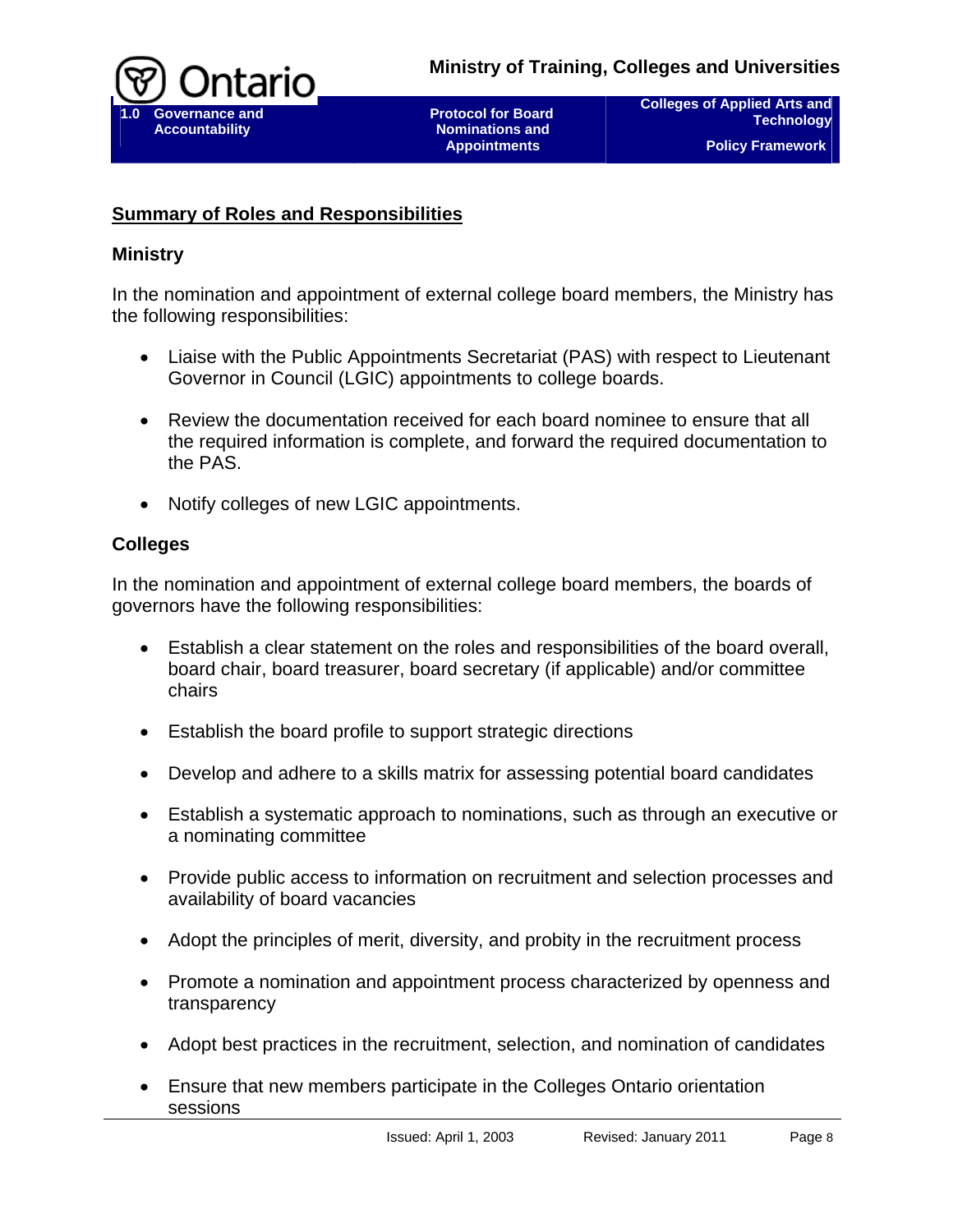

**Colleges of Applied Arts and Technology Policy Framework** 

- Provide college-based induction and ongoing development activities for board members
- Conduct regular performance reviews and assessment of board effectiveness and appointments
- Provide reports to the Minister as required
- Take corrective action within the scope of authority of the board, including if appropriate, the removal of board members other than the President and members appointed by the LGIC
- Recommend removal of a board member appointed by the LGIC by setting out the reasons the board believes justify the member's removal in a report to the Minister for referral to the LGIC.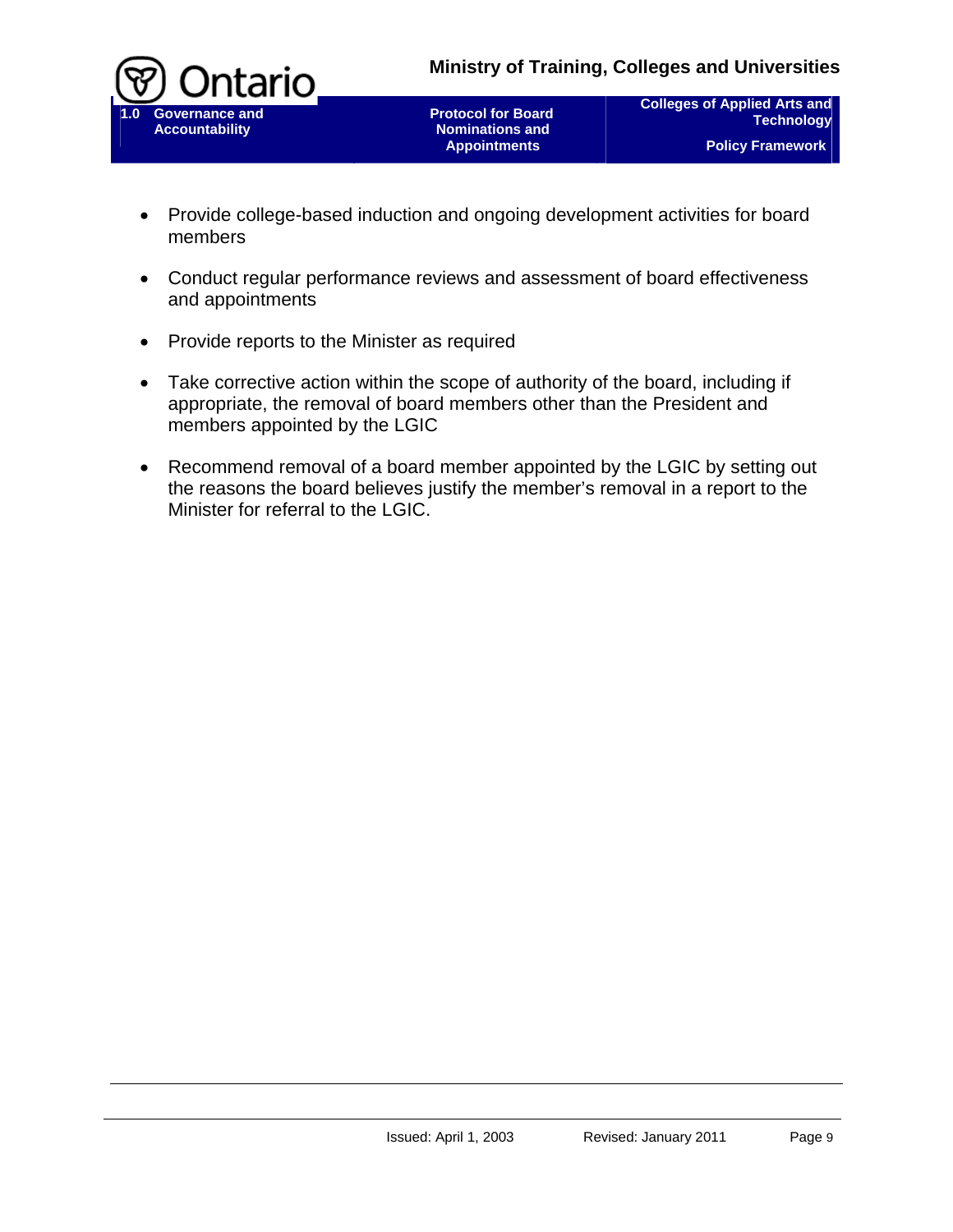

**Colleges of Applied Arts and Technology Policy Framework** 

## **Appendix A: Governor Appointment Assessment Form**

## **Governor Appointment Assessment Form**

(for college use when submitting nominations for LGIC appointment)

When considering nominations for LGIC appointment to the board, the board should base its assessment on the following principles from the *Protocol for Board Nominations and Appointments*:

- **merit** the skills and experience that the candidate brings to the board
- **diversity** the candidate's background, skills, and experience. The dimensions of diversity include, but are not limited to age, gender, race, ethnicity, physical and intellectual ability, religion, sexual orientation, educational background, and expertise
- **strategic direction** the candidate's capacity to assist the college in achieving its strategic direction
- **probity** the candidate's commitment to the values and principles of public service

**To assist the Ministry and the PAS in carrying out their administrative responsibilities with respect to LGIC board appointments, please have the board chair or president complete the following:** 

- **1. College:**
- **2. Name of candidate:**
- **3. Has this candidate served on your Board previously: Yes [ ] No [ ] If yes, please complete the following:** 
	- **a) Period of appointment:**
	- **b) Attendance at board meetings (number of board meetings attended over appointment period; show both numbers and %):**
	- **c) Level of participation on committees (list committees; also indicate if member, chair or co-chair):**
	- **d) Contribution to discussions:**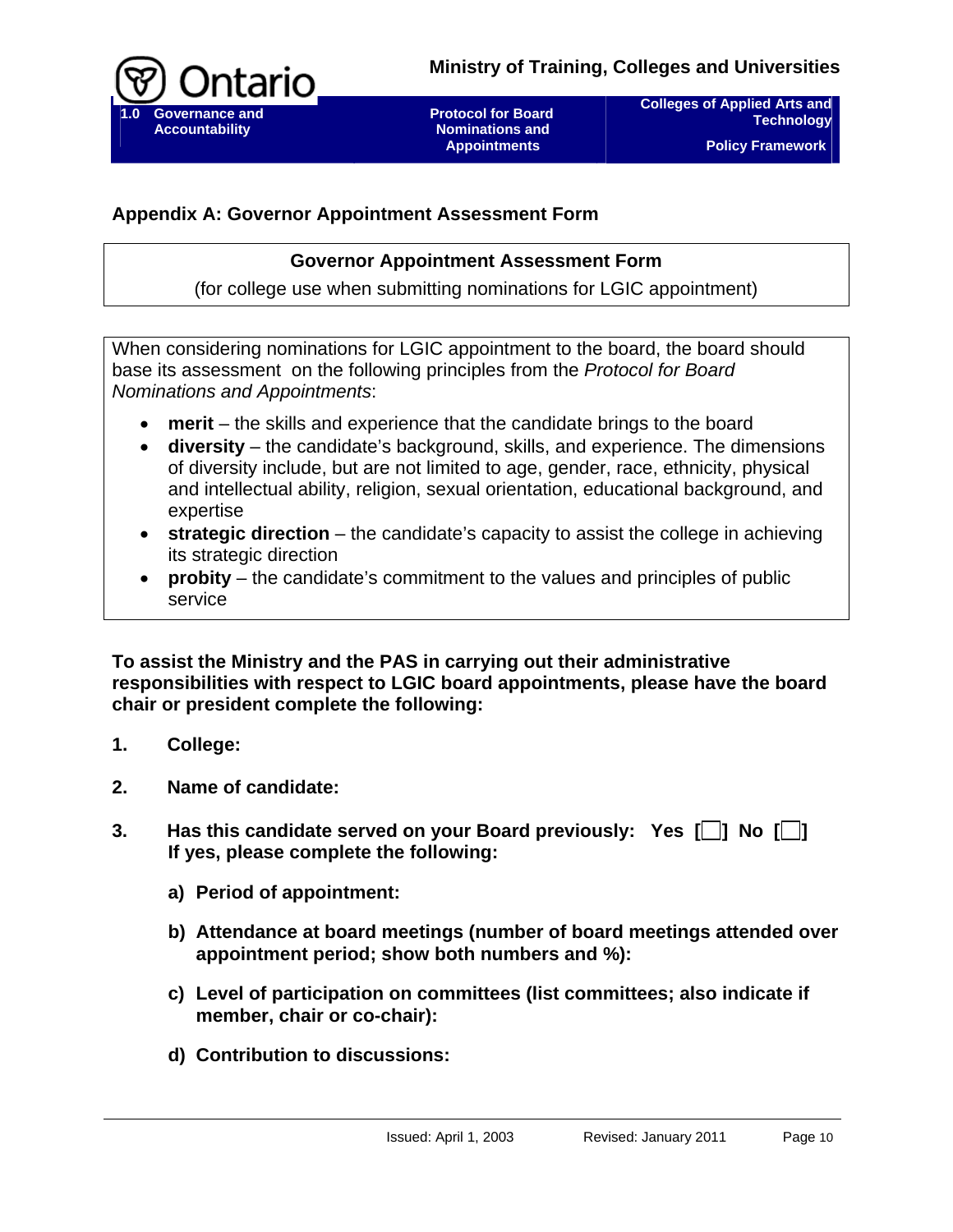



**Colleges of Applied Arts and Technology Policy Framework** 

- **4. Describe how the skills and experiences of this candidate will help your Board in the achievement of your strategic direction:**
- **5. How will this candidate complement the Board composition in terms of representing a broad cross-section of your community: (e.g. inclusion, diversity, equity and accessibility, business, not-for-profit, etc.)**
- **6. Please provide any relevant information on the candidate's commitment to the values and principles of public service: (e.g. community voluntarism, etc.)**
- **7. Please add any other information you think relevant:**

**For the Ministry and PAS to process the board nominations, please ensure that the following documentation is included with your submission:** 

- **A. PAS Application for Appointment to Agencies, Boards and Commissions form, signed by the nominee**
- **B. Personal & Conflict of Interest Disclosure Statement, signed by the nominee and placed in a sealed envelope marked PAS**
- **C. Nominee's résumé**
- **D. Skills Matrix/Profile**

Signed: **Dated: Dated: Dated:**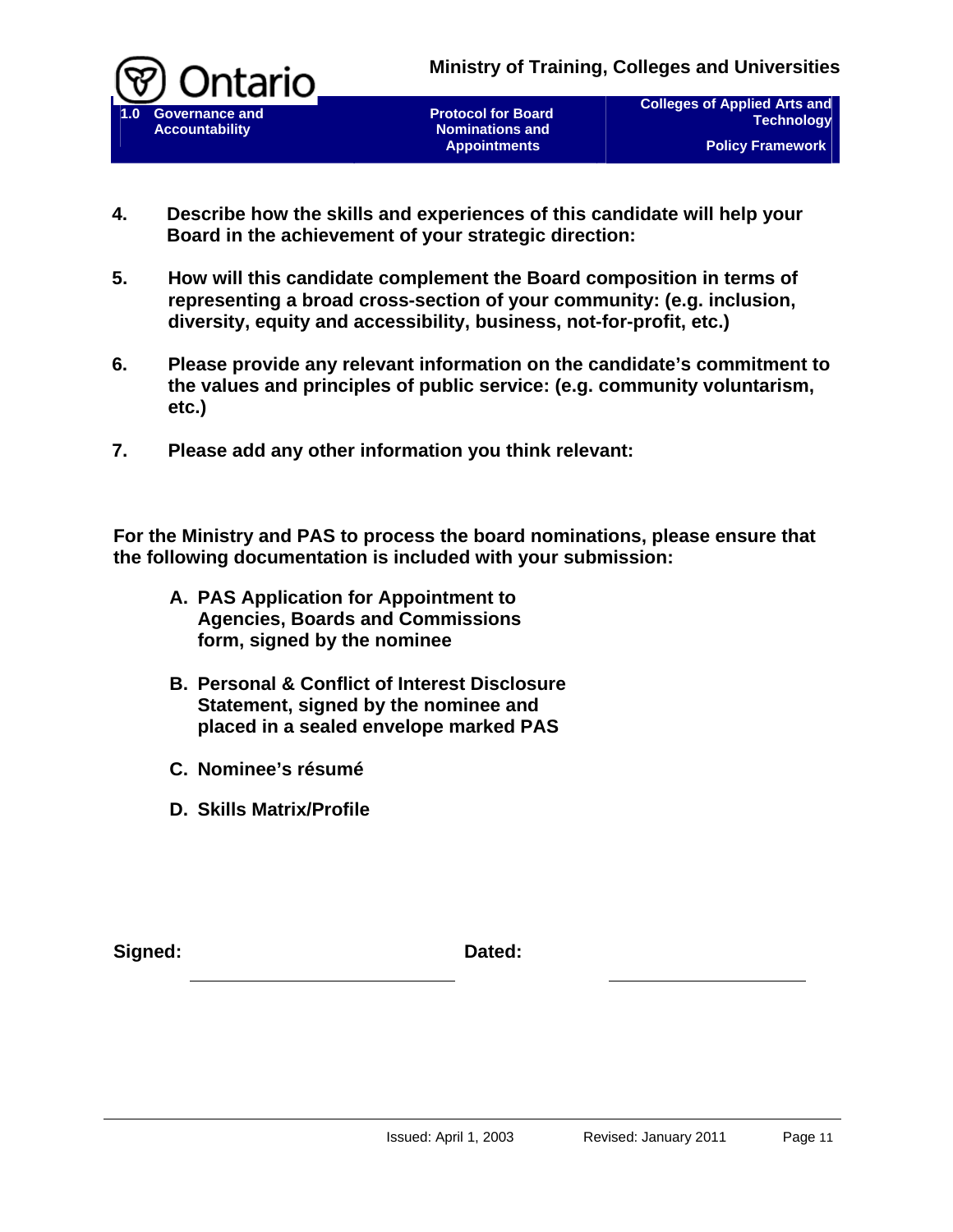

**Colleges of Applied Arts and Technology Policy Framework** 

## **Appendix B: Guidance on Appointments and Effective Governance**

## **Preface**

This appendix is intended to illustrate the importance of a good nomination and appointment process in support of effective governance. It is not a prescriptive document; rather, examples are offered as suggestions and serve to demonstrate practices that are in place and used in some Ontario colleges and elsewhere. The relationship of appointments to other aspects of board governance is identified, as are suggested best practices and processes.

## **Introduction**

The observance of principles of good governance and effective practices, in conjunction with processes of control and financial reporting, is a way of ensuring responsible stewardship and quality education and training. Governance is defined as the process and structures for overseeing the direction and management of an organization so that it carries out its mandate and objectives effectively.

While there are clear differences among colleges in Ontario, there are common principles and practices of governance that can be applied by all college boards to ensure their responsible direction and management of the college.

The basic principles of good governance are:

- **Openness** in decision-making and actions;
- **Integrity** based on honesty and objectivity; and
- **Accountability** for stewardship and performance.

Four fundamental elements are needed in order to translate these governance principles into practice:

- Clear understanding of roles and responsibilities;
- Effective business practices;
- Capacity to govern;
- Accountability and transparency.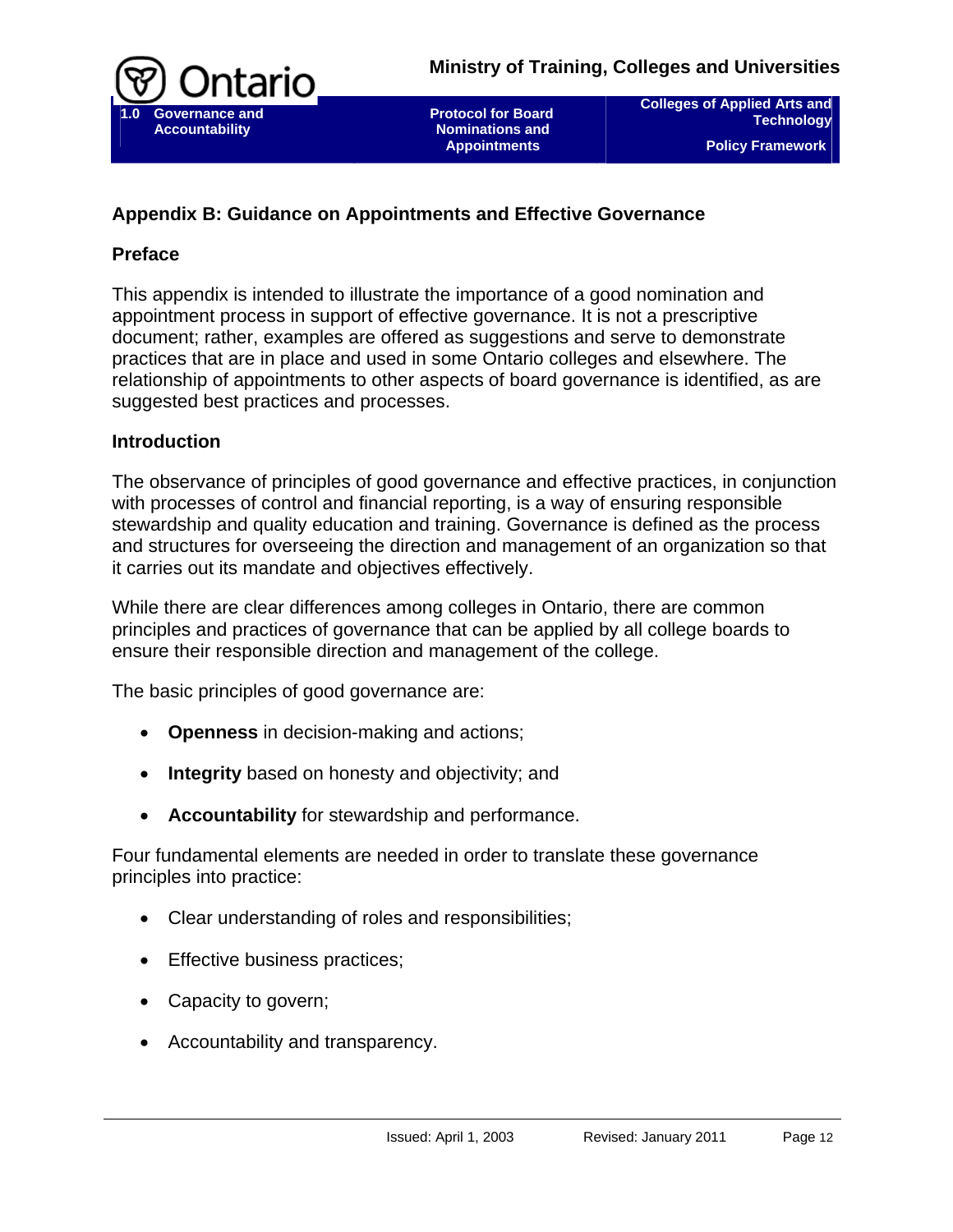

**Colleges of Applied Arts and Technology Policy Framework** 

## **Clear Understanding of Roles and Responsibilities**

The role of the board is to provide both leadership and stewardship to the organization. The board's role and responsibilities can be set out and shared with stakeholders in a statement that represents a code of corporate governance. Some organizations refer to this statement as the board charter. This statement will confirm the separation of the board's responsibility for setting the strategic and policy direction of the college and management's responsibility for the operation of the college.

The statement addresses the board's responsibility for ensuring that the appropriate practices are in place for:

- Strategic planning
- Quality education and excellence
- Budget approval
- Internal controls and management information systems
- Risk management
- Recruitment, performance review, and compensation of the president
- Human resources strategy
- Capital asset management
- Open communications with all stakeholders
- Systematic approach for the nomination of new members
- Assessing board effectiveness including evaluation of the president
- Orientation of new members and ongoing development activities
- Public reporting.

The members of the board agree to commit the time and resources necessary to carry out their responsibilities effectively.

#### **Implications for Appointment Process**

During the recruitment process, this statement can assist the candidates in understanding how the board works and what role they will play in helping the board meet its objectives.

The board statement and the candidates' understanding of their role will give them an indication of the time commitment they are making.

The board's planning- and results-based focus and regular performance review and reporting will give candidates an indication of the professional commitment they are making.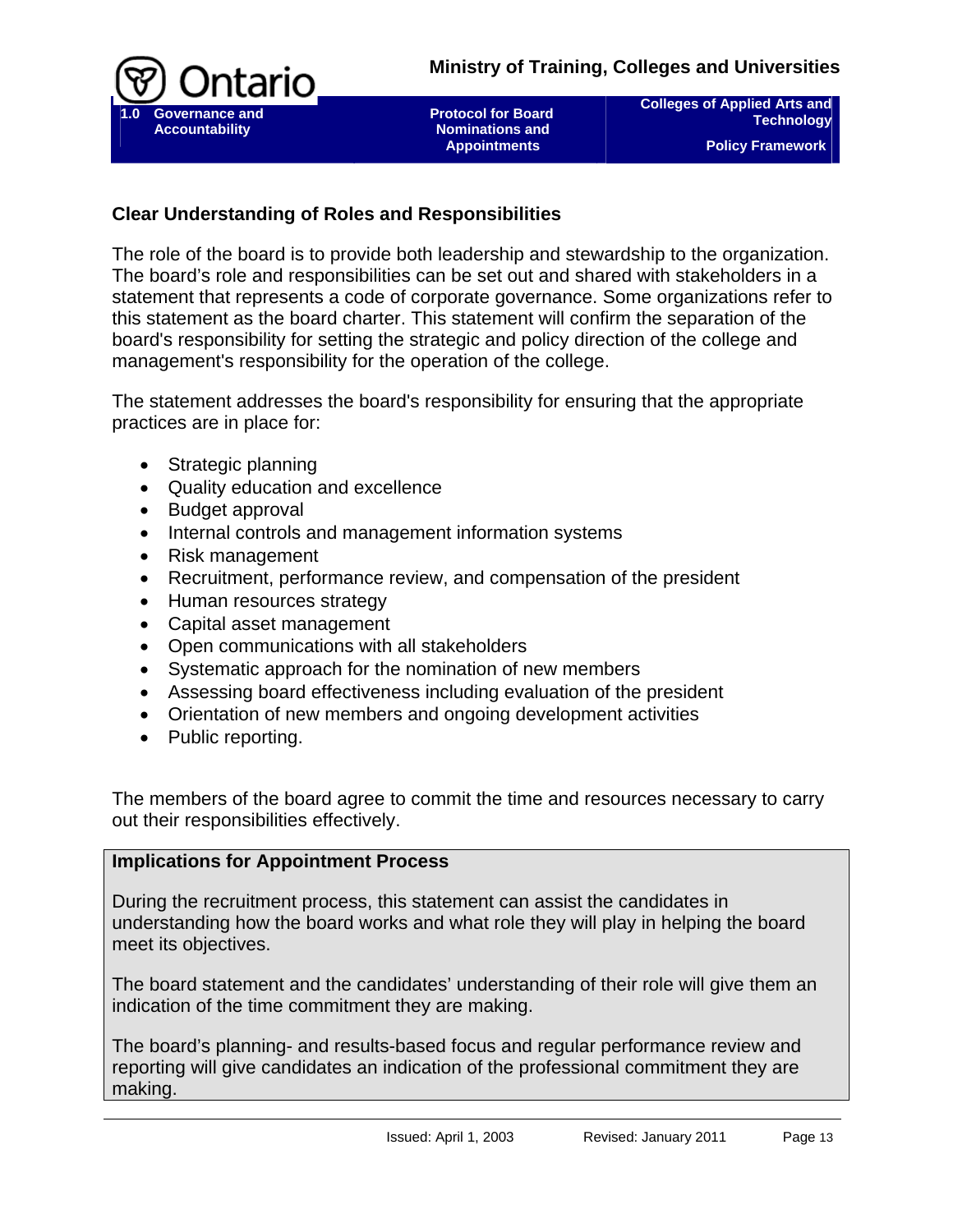

**Colleges of Applied Arts and Technology Policy Framework** 

## **Effective Business Practices**

#### Strategic Planning

The board establishes the mission statement for the college. Working with management, the board develops a strategic plan in support of that mission statement. The responsibility for implementation of the plan rests with management; the board; however, ensures that mechanisms are in place to monitor performance against the plan. The board also reviews, amends, and approves the annual budget that supports the plan.

#### **Implications for Appointments**

Possible candidates are those individuals with expertise in areas that support the achievement of the strategic plan of the college.

The skill profile of the board should be matched to the strategic plan of the college.

#### Quality Education and Excellence

The board ensures that proven methods for program development and review that involve stakeholders in an effective and meaningful way are used for the ongoing review and development of academic programs. Such engagement assures that stakeholders have confidence in the quality and outcomes of educational programs.

Continuing regard for the key performance indicators and regular review and tracking of student satisfaction provide a basis for continuous improvement. The introduction of a student service commitment establishes the board's commitment to quality and service.

Increasingly, colleges are developing applied research programs in support of major academic program areas. Applications to funding agencies, accountability for research funds, and possible commercialization of research outcomes present new responsibilities for many college boards.

#### **Implications for Appointments**

The range of skills, knowledge, and experience would complement the academic program of the college. Board candidates could be drawn from the industry or professional sectors. Board candidates could be possible employers, industry association representatives, or experienced community leaders.

The composition of the board of governors as established by regulation is to include a student governor. Many boards and student governments may struggle with how to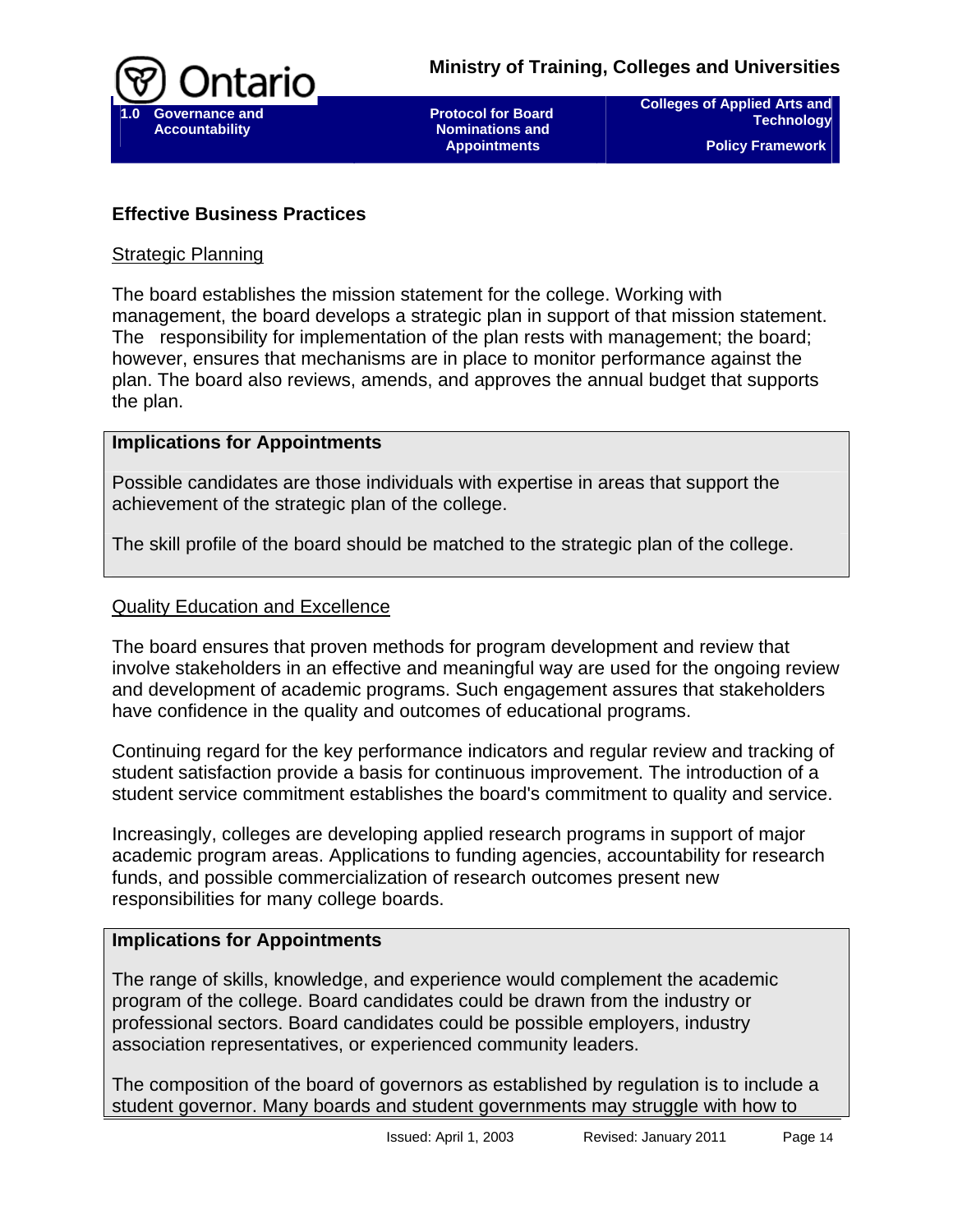

 **Protocol for Board Nominations and Appointments** 

**Colleges of Applied Arts and Technology Policy Framework** 

make this an effective position. The student body is to determine how the position is to be filled, but colleges and student governments need to work together to ensure that the student governor makes an effective contribution to the board.

Experience in obtaining research funding and pursuing the potential business opportunities flowing from a successful research program would contribute to the college's future direction. Board members with awareness of intellectual property and public/private partnerships can offer strategic policy direction in this regard.

## Internal Controls and Management Information Systems

The board ensures that control and management information systems are in place to assess and evaluate whether the college is being properly managed and whether objectives are being met. These systems will flag issues that have an impact on the business and that are required for reporting. The board ensures that necessary audit systems are in place (through the use of internal and external auditors).

#### **Implications for Appointments**

Generic skills required of board candidates can include operational or technical expertise relevant to the mandate of the college, financial literacy, and knowledge of government and regulatory requirements. Each college needs to consider whether board candidates have the specific expertise or knowledge that is required to support the achievement of the college's mandate.

Boards may choose to establish an audit committee to ensure the focus and attention on these issues. Members with accounting, financial, and/or investing background can offer strategic policy direction in this regard.

#### Risk Management

The board ensures that the appropriate practices to identify and manage risk are implemented. When Ontario colleges are increasingly entrepreneurial in operations and the development of partnerships, a sound risk management framework is important.

#### **Implications for Appointments**

This is a critical skill requirement for boards. It may be necessary to supplement the existing board with external expertise, either as consultant or non-governor membership on a committee of the board. Such specialized involvement may relate to specific projects or partnership proposals.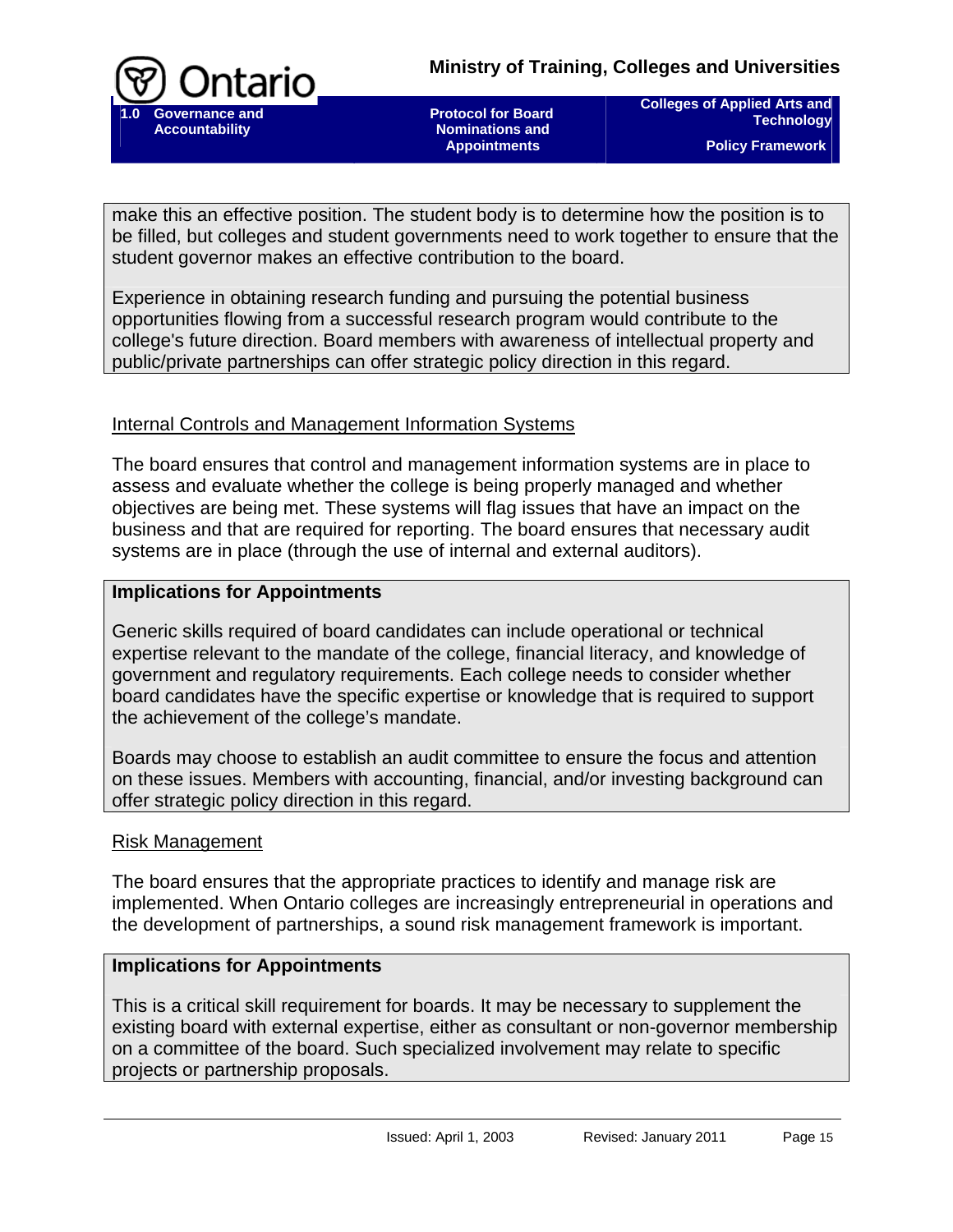

**Colleges of Applied Arts and Technology Policy Framework** 

## Recruitment, Performance Review, and Compensation of the President

The board uses an established process for recruitment, performance review, and compensation of the president.

## **Implications for Appointments**

Board members with executive and/or human resources management experience can offer strategic policy direction in this regard.

#### Human Resources Strategy

The board reviews and approves human resources plans and ensures that performance management approaches are aligned with the achievement of the strategic plan. The president has responsibility for developing and implementing the human resources strategy.

#### **Implications for Appointments**

Board members with executive and/or human resources management experience can offer strategic policy direction in this regard.

Board members with operational and technical expertise can offer strategic policy direction in this regard.

#### Capital Asset Management

The board ensures that there is an inventory of assets and an assessment of their condition. Key to its stewardship role, the board ensures the implementation of appropriate management strategies for the physical assets. In support of new responsibilities under the new college legislation, the board will need to ensure the capacity for capital asset management.

#### **Implications for Appointments**

Board members with financial, asset, and/or property management experience can offer strategic policy direction in this regard.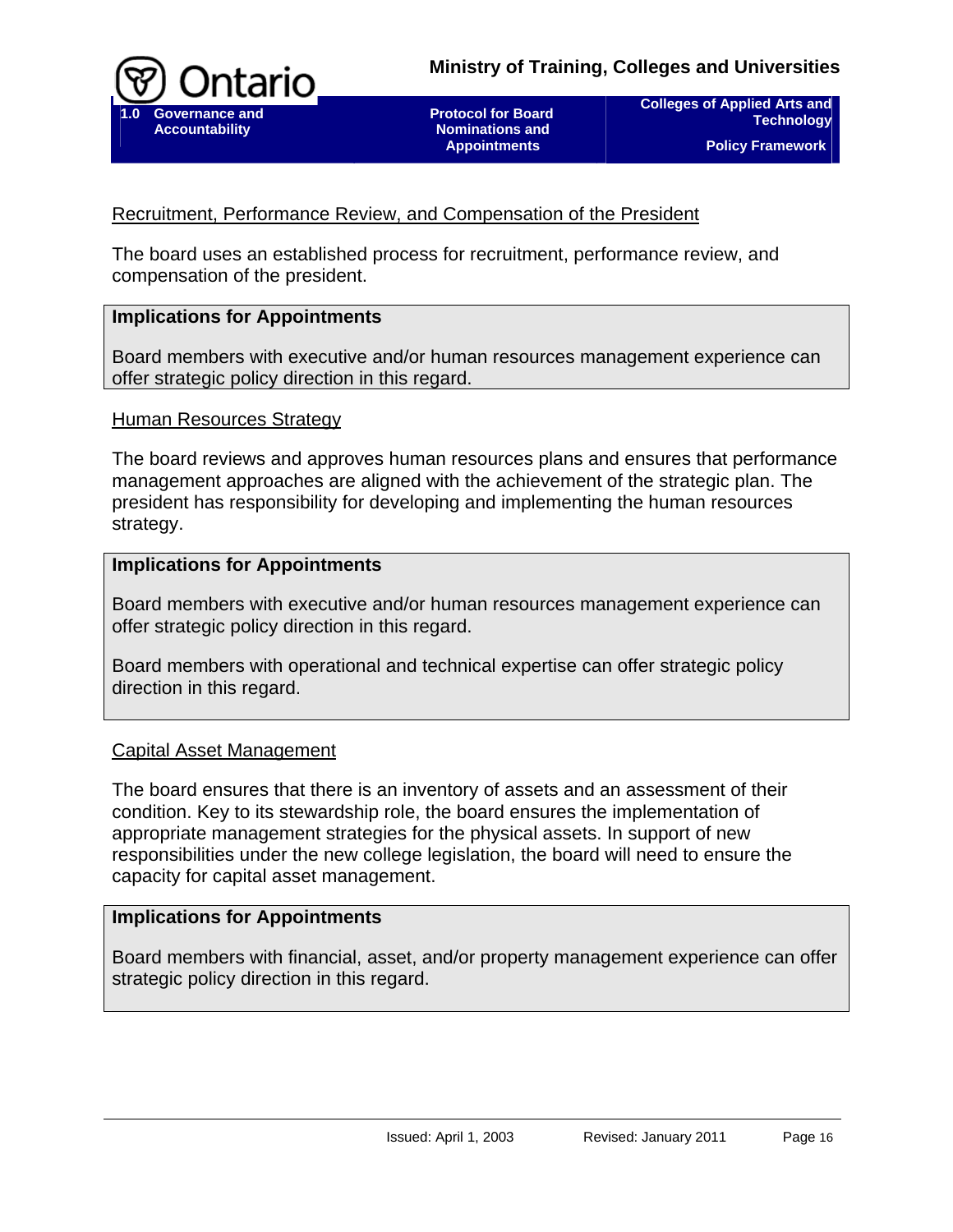

**Colleges of Applied Arts and Technology Policy Framework** 

### Open Communications with All Stakeholders

The board ensures that effective communications with students, industry/business, community stakeholders, and the ministry are ongoing, and that a comment and feedback loop of communication with students and business clients is established.

## **Implications for Appointments**

The board is a single unit and therefore speaks with a single voice. Some boards have adopted communications protocols that determine who speaks on behalf of the board. All candidates need to be aware of board communications policies during the recruitment process.

## **Capacity to Govern**

## Board Profiles

The board possesses the required skills, knowledge, and experience to carry out its responsibilities effectively. These skills are described in profiles that reflect the requirements of the position of the board member, rather than the individual. All board members demonstrate integrity and accountability in their decisions, informed and knowledgeable judgement based on experience, a commitment to the public trust that they hold, and the ability to work as part of a team.

#### **Implications for Appointments**

The board profile should capture the diversity of positions on the board and represent the range of relevant background and experience needed to support the strategic direction of the college.

The success of the board in appointing members consistent with the profile can be a performance measure.

## Recruitment of Governors

Recruitment of governors is based on the board profiles. Individuals that bring the necessary skills to the boardroom table are the candidates to fill vacancies. In order to maintain continuity and experience for the board overall, best practice suggests that appointment terms for individual members be staggered (Auditor General, 2000). O. Reg. 34 /03 sets the terms for appointment and reappointment. Reappointment should be done with regard to performance and the board profile.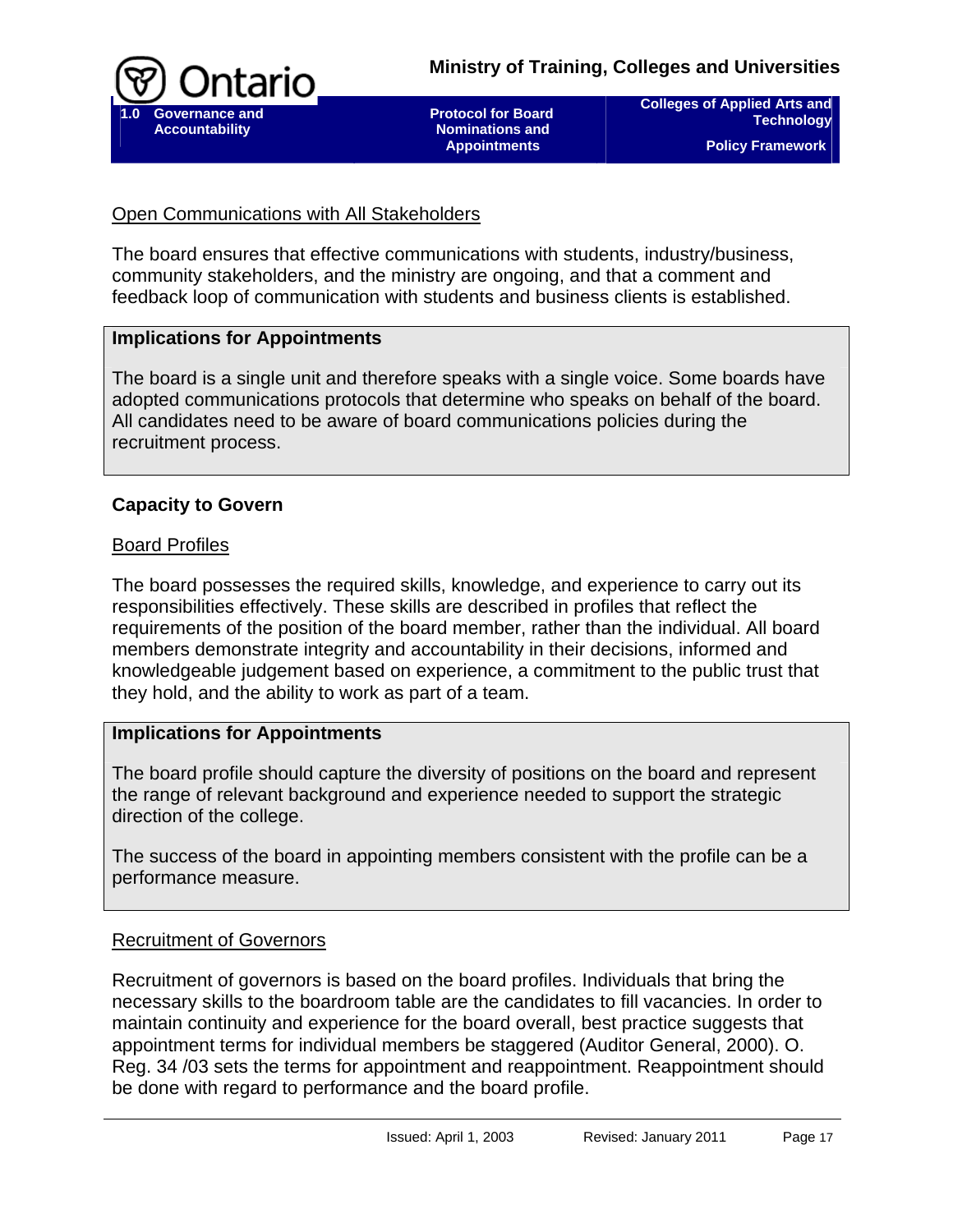

**Colleges of Applied Arts and Technology Policy Framework** 

### **Implications for Appointments**

The college should have a systematic approach for recruitment. The board may choose to use the executive committee to provide such a focus, or in some cases a nominating committee may be established. Continuous consultation with stakeholder groups and industry representatives can provide ongoing identification and review of potential candidates.

Volunteer participation of alumni on board committees, business involvement in advisory committees, or experts' contributions to special purpose committees (such as fundraising cabinets, capital campaigns, event planning, and community outreach functions) can all provide a "feeder" supply of potential board candidates.

Non-governor participation on board committees can ensure the greater involvement of students, staff, and faculty.

Consistent with the strategic directions of the college, board members can be drawn from across the province and even the country. Use of technology, such as video conferencing and electronic documents, can broaden the base for representation and facilitate a wider selection of possible board candidates.

Consistent review of vacancies against the board profile will ensure that college objectives are met in any recommendation to reappoint for fill vacancy. Skills and experience requirements may change over time.

Board members should be reappointed only after a review of their performance has been conducted. Contribution to the working of the board, demonstrated commitment, and "fit" are important considerations in reappointment.

#### Orientation of Governors

The board profile and the statement of responsibilities set out the expectations for new members. The overview orientation program for new governors conducted by Colleges Ontario is generally considered a useful introduction for incoming governors. This orientation provides a briefing on the nature of education and training in Ontario, the challenges facing all colleges, the legal framework governing their obligations as governors, and the roles and responsibilities of the major players. Ongoing development activities of board members at the college level ensure that the objectives and strategic plan of the college are understood.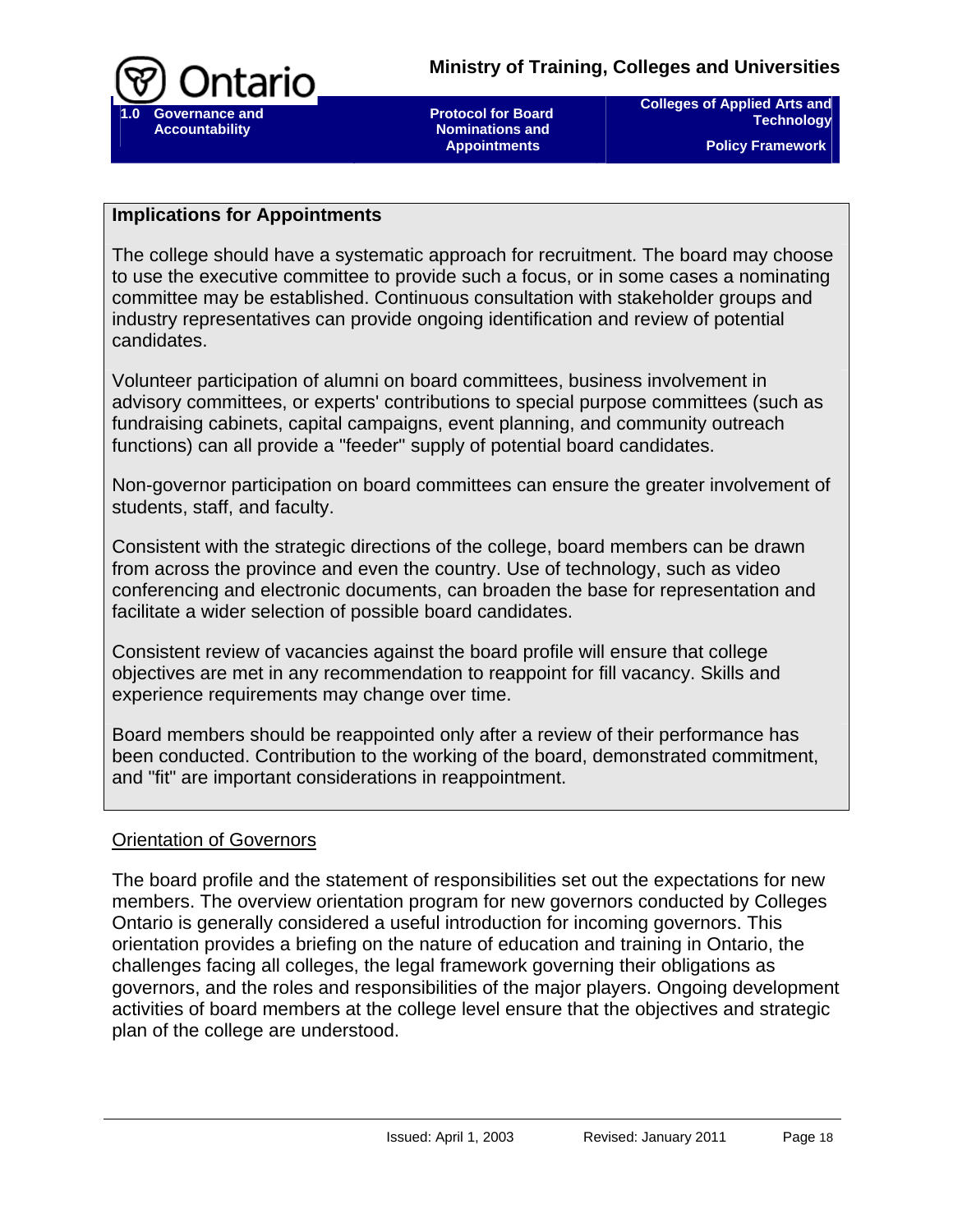

**Colleges of Applied Arts and Technology Policy Framework** 

As well, individual colleges may wish to develop a resource manual for their incoming governors to aid in their orientation, or conduct regular education sessions for the entire board.

## **Implications for Appointment**

Stated expectations during the recruitment process, the nomination, and the performance review ensure that all board candidates fully appreciate their role, their contribution as part of a team, and the demands on their time.

O. Reg. 34 /03 states that internal candidates are elected by their membership. The board statement of roles and responsibilities should be widely available so that candidates seeking election fully appreciate their role, their contribution as part of a team, and the demands on their time.

The use of a second student governor-in-training, who does not have a vote and who could be known as the Observer Member, may also be appropriate. This practice allows a non-elected student observer to observe and participate in the board activities before beginning his or her term and to obtain advice from the departing student governor.

Candidates must be aware of possible conflicts of interest early in the recruitment process and at any time they may arise once appointed. The [Minister's Binding Policy](http://policyframework/ConflictofInterestDirective.pdf)  [Directive on Conflict of Interest](http://policyframework/ConflictofInterestDirective.pdf) is intended to ensure that all members know how to conduct themselves.

#### Board Assessment

The board establishes a formal and ongoing process of evaluation of its effectiveness. The performance measures for the assessment would match the fundamental elements needed to put governance principles into action. Do all board members have a clear understanding of roles and responsibilities? Has the board moved to ensure that effective business practices are in place? Has the board taken the necessary actions to ensure that the capacity to govern is assured? Are clear and strong accountability measures in place?

#### **Implications for Appointments**

An assessment might consider:

- the extent to which the board matches its nominations to its board profile; and

- the extent to which the board has demonstrated adherence to the policy directions set